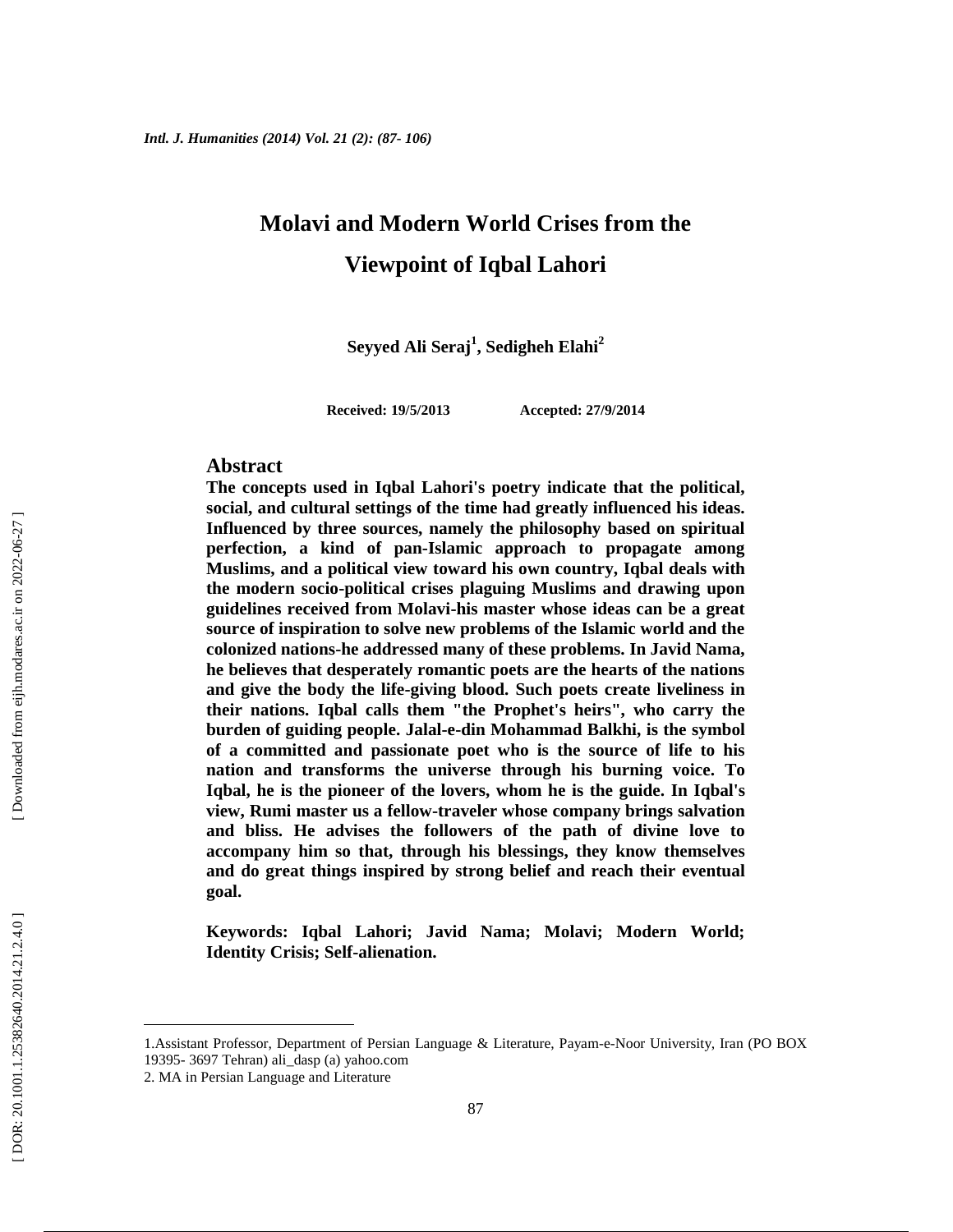## **Introduction and Problem Statement**

Allamah Mohammad Iqbal Lahori is one of the most prominent and valued poets and thinkers of the present age and the Islamic history. He discourages Muslims against blind imitation and encourages them to think and speculate. He used poetry to awaken the Muslim nations to be united and seek independence from the foreign dominators.

His new attitude in his poems is as remarkable as his comprehensive ideas. Forming a comprehensive and strong bond among poetry, religion, mysticism, philosophy, and theoretical and practical politics, Iqbal developed a novel construct of the bond between poetry and wisdom.

The consideration of self construction, human will, sensitive spirit, and realizing the real value of human existence contributed to the creation of sensational poems in his Divan, which demonstrate the highness of his thoughts and spirit (Islami Nodooshan, 1991: 22).

beautiful poems play significant roles in creating an Islamic human regardless of the western isms. His beautiful plot in the valuable work, JavidNama, has all predicted characters speak with tongue. Especially, his Roman master, Jalal-e-din Mohammad Balkhi, helps him in analyzing the severe conditions of Muslims. He considered the newly established today's religion after the past centuries. The consequences of atheistic education are the root of all problems. Love is the criterion for analyzing situations, which is the shared idea of Iqbal and Molavi. In many cases, Iqbal conforms to new global thoughts and the Islamic world. However, what distinguish him from others are his approaches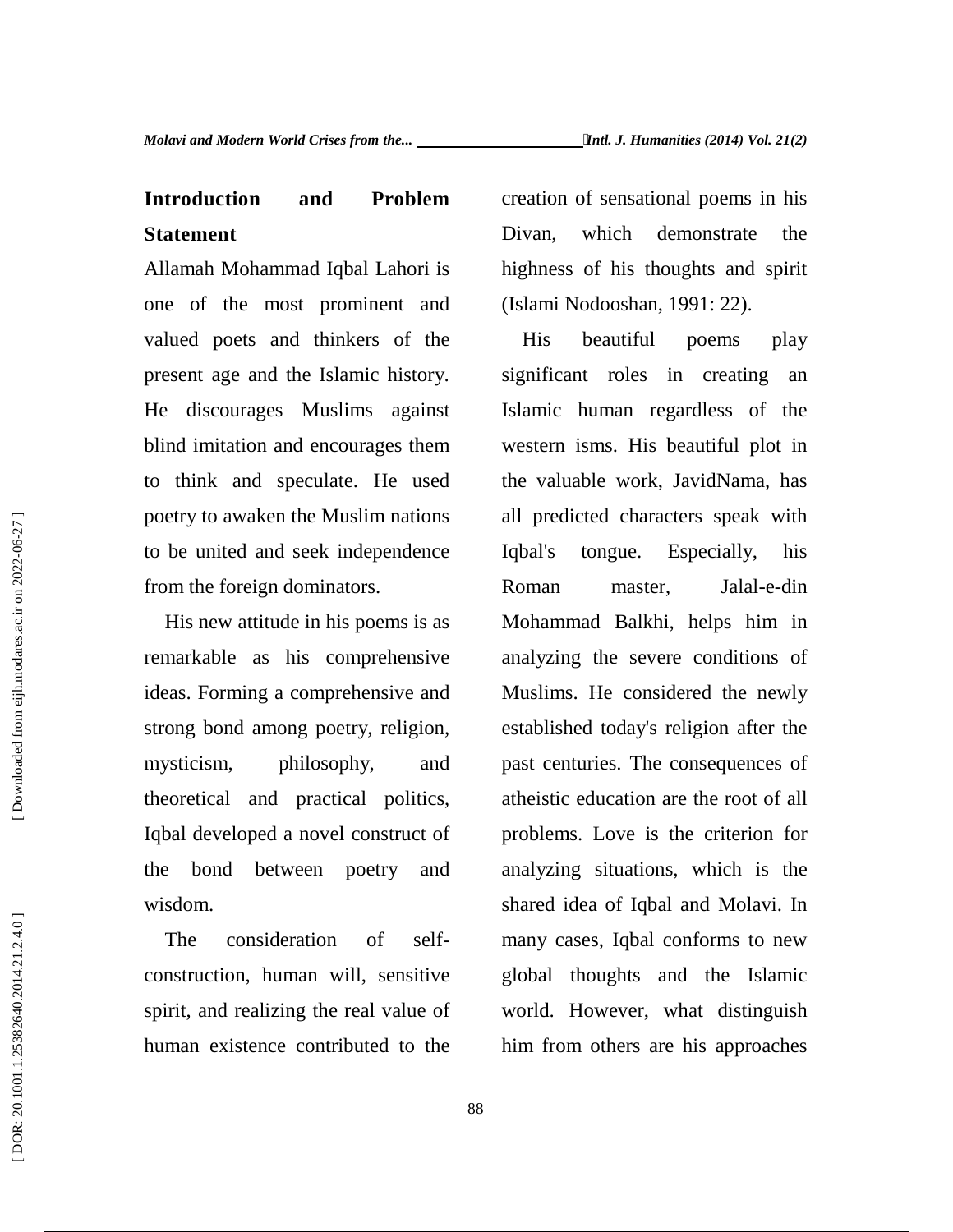in selecting poems, especially Persian poems, taking Sanaei, Attar, Molavi, and Hafiz as role models to introduce the modern problems of the Islamic world and colonized nations (Shariati, 1973: 59).

He had realized that Eastern spirituality and introversion, which had led to strange misunderstandings among them, in the absence of intellect and science, is nothing but retardation. An example of such eastern misunderstanding, which has killed the spirit of striving in them, is the concept of destiny. Improper understanding of this issue makes the easterners consider themselves as dominated and defeated by fate, without the slightest freedom, while to, in the Islamic thoughts, God not only gives the human the freedom to change his destiny, but also he can determine his destiny on his own, on the condition that he tries in his

course of life (KhosrowShahi, 1991:  $112$ ).<sup>1</sup>

Pondering upon such concepts, Iqbal viewed Islamic education as the route to eternal salvation in both worlds and although he was familiar the Western culture, he considered the Western world as lacking in a comprehensive human ideology; conversely, he believed that Muslim are the only nations who possess such ideology, which is why he invited Muslims to learn western science and technology while discouraging them against being enticed by western isms and culture (Motahari, 1977: 51).

It was such ideas which led him by presenting the "self" philosophy, remind people of what they have inside them, which is even abale to change the norms of the heaven:

<sup>1.</sup> This is explicitly stated in the Holy Quran, Surah Ra'd, Verse 11: God does not change a nation unless the change themselves.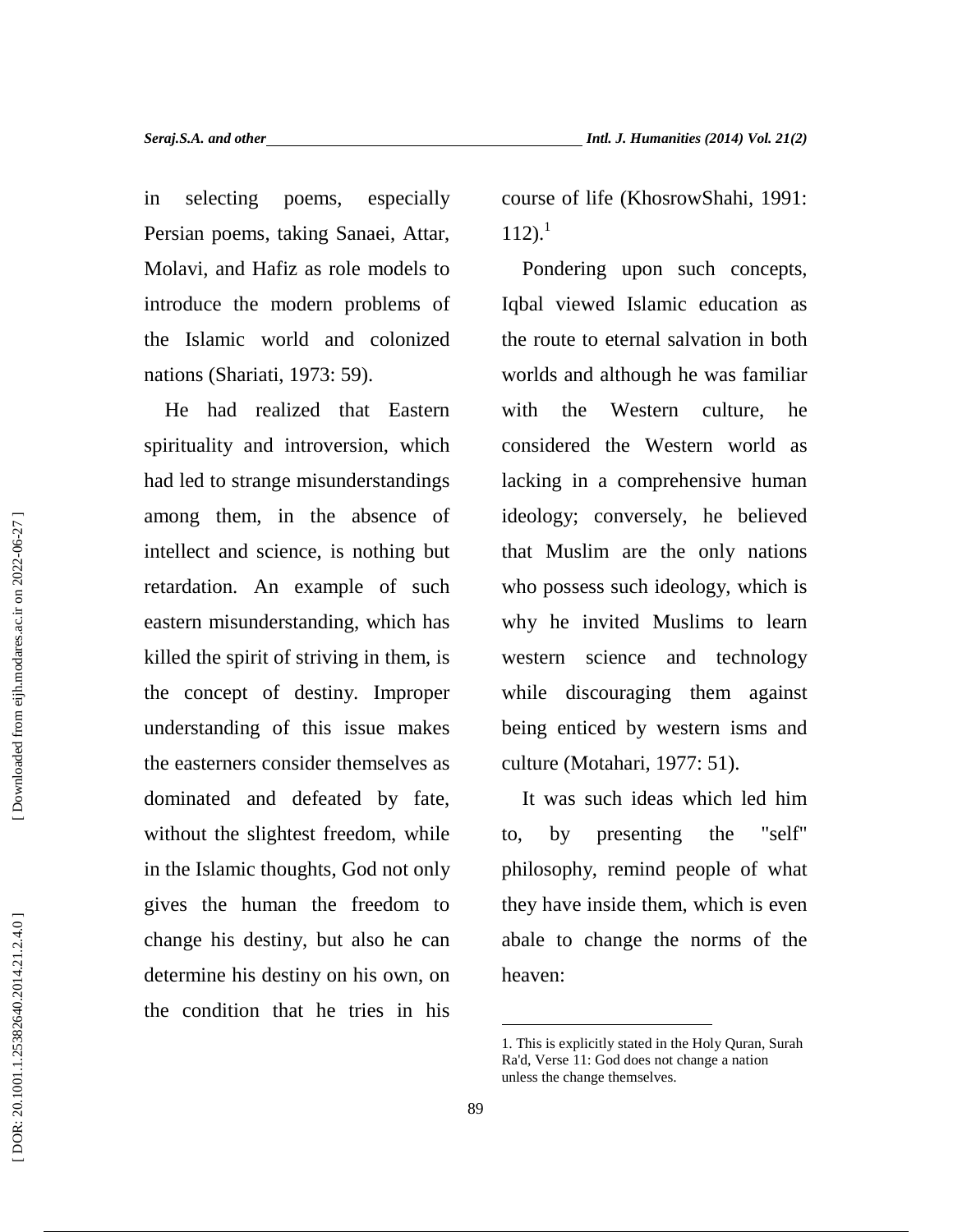"Let's change destiny and fate. You and I are from Heydar generation (Imam Ali), and so if we change sun direction, it is not strange for us." (Iqbal, 1964: 336)

Iqbal urged the Eastern nations, to find their identities and drawing upon their "self" or "personality" forces and spirituality, try to reach technological and scientific purposes.

### **Iqbal's Javid Nama**

Iqbal embarked on writing the book in 1929 and finished in 1932 and named it after his son, Javid. It is inspired by Dante's Divine Comedy; and like Dante's journey to heaven guided by Virgil, Iqbal has a spiritual journey with Molavi. During this journey, Iqbal speaks with famous figures in the history Mars, and during these talks he demonstrates his most precious poetic concepts (ibid, 49). purposes.<br> **Example 19 and Solution** and the greatness of his soul, invi-<br>
legal embarked on writing the book<br>
to a spiritual revolution, whice<br>
in 1929 and finished in 1932 and<br>
named it after his son, Javid. It is<br>
spiri

Frustrated by the betrayal of his friends, Iqbal sits on the shore, pondering and whispering Molavi's famous verse:

"Speak softly, that I dream it, and show your face that I have desire to see your rosary face."

Suddenly sees the spirit of Molana and talks to him, asking and answering questions. Molavi gives him advice and makes him aware of the greatness of his soul, invites him to a spiritual revolution, which is the poet's ascension. Then, Zarvan, the spirit of time and place, takes the poet to the heaven, where he visits several spirits to whom he has long talks (Iqbal, 2002: Javid Nama: 146).

In his visions, the poet is guided by Molavi to the Moon, Mercury, Jupiter, and Saturn and eventually to the realm of God. In this book, he presents complicated world problems for which he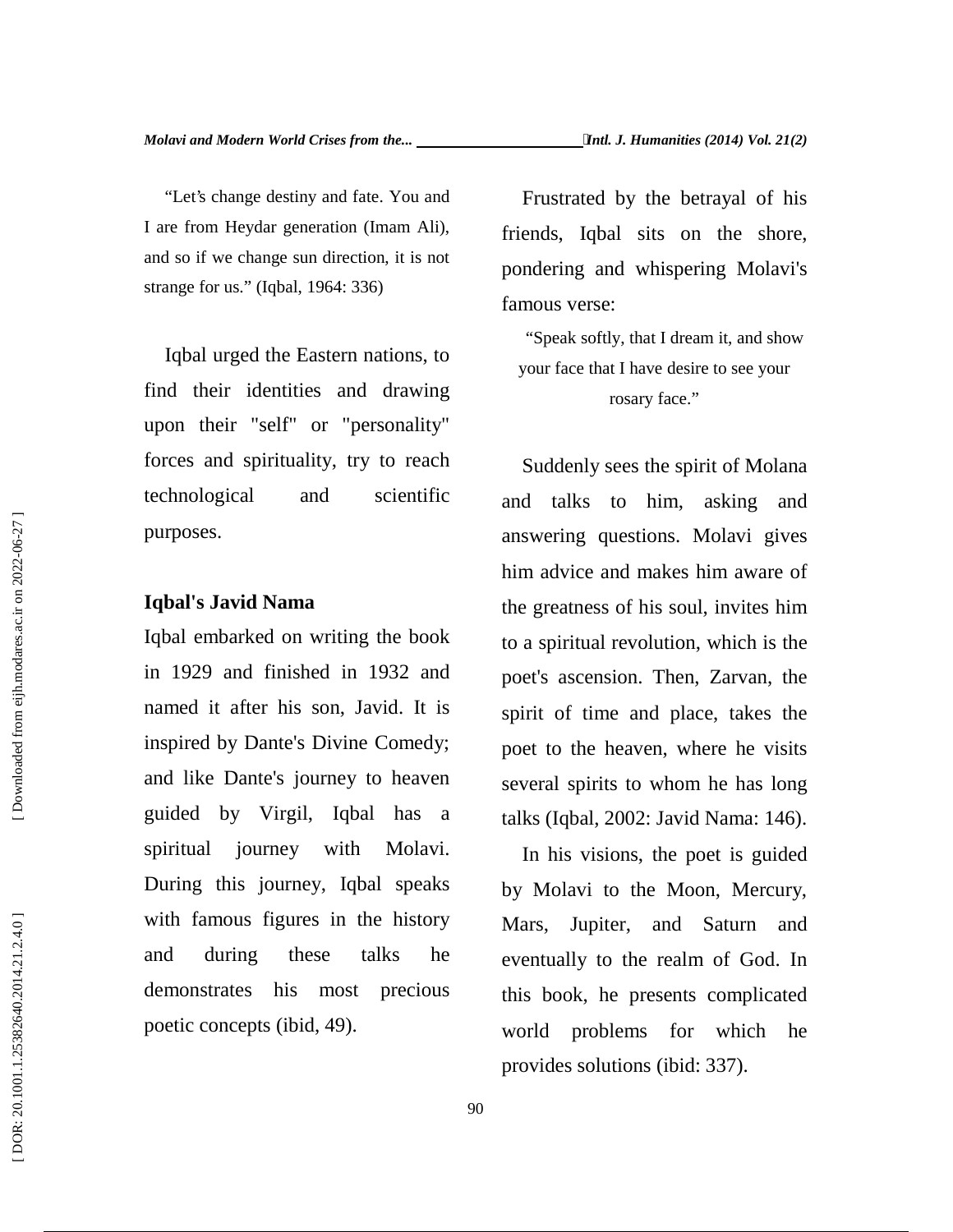The final section of the book contains talks and guidelines for the young generation. His son, Javid, is the symbol of the youth, specifically the Muslim youth. Iqbal was able to represent philosophical, mystical, and political issues together with Islamic enlightenment.

To some, Javid Nama is a representation of Iqbal's speculation context. Following chants, pondering upon the creation of the world, complaining about solitude, and expressing frustration by the masters, he wished that God guides the youth so that, by grasping Iqbal's advice, they proceed on the path of growth.

"Learn my speeches to young people and make it easy for them."(Iqbal, 2002, Javid Nama: 276)

## **The Influence of Molavi on Iqbal's Thinking and Art**

The extensive presence of Iranian mystics in the Indian Peninsula and the appearance of knowledge among the Peninsula's elite all through the long period of the 4<sup>th</sup>Hijri century could not be forgotten. Among all Molavi has a special standing in Iqbal's thoughts.

"Rumi (Molavi) who is symbol of love and affection, his poetry is sensational and is derived from monotheism. His poetry makes brushwood to garden and destroys skies. His tone is an evidence for God existence and makes poor mans to be under attention."(Iqbal, 1982: 200).

He is fellow-traveler whose accompany brings God's blessing:

"Let's Rumi be guidance, till he would fill your heart with calenture. Because Roman man recognizes doctrines and minutes from each other and guide to friend home (God closeness) truly. Everybody learned meanings from him and anybody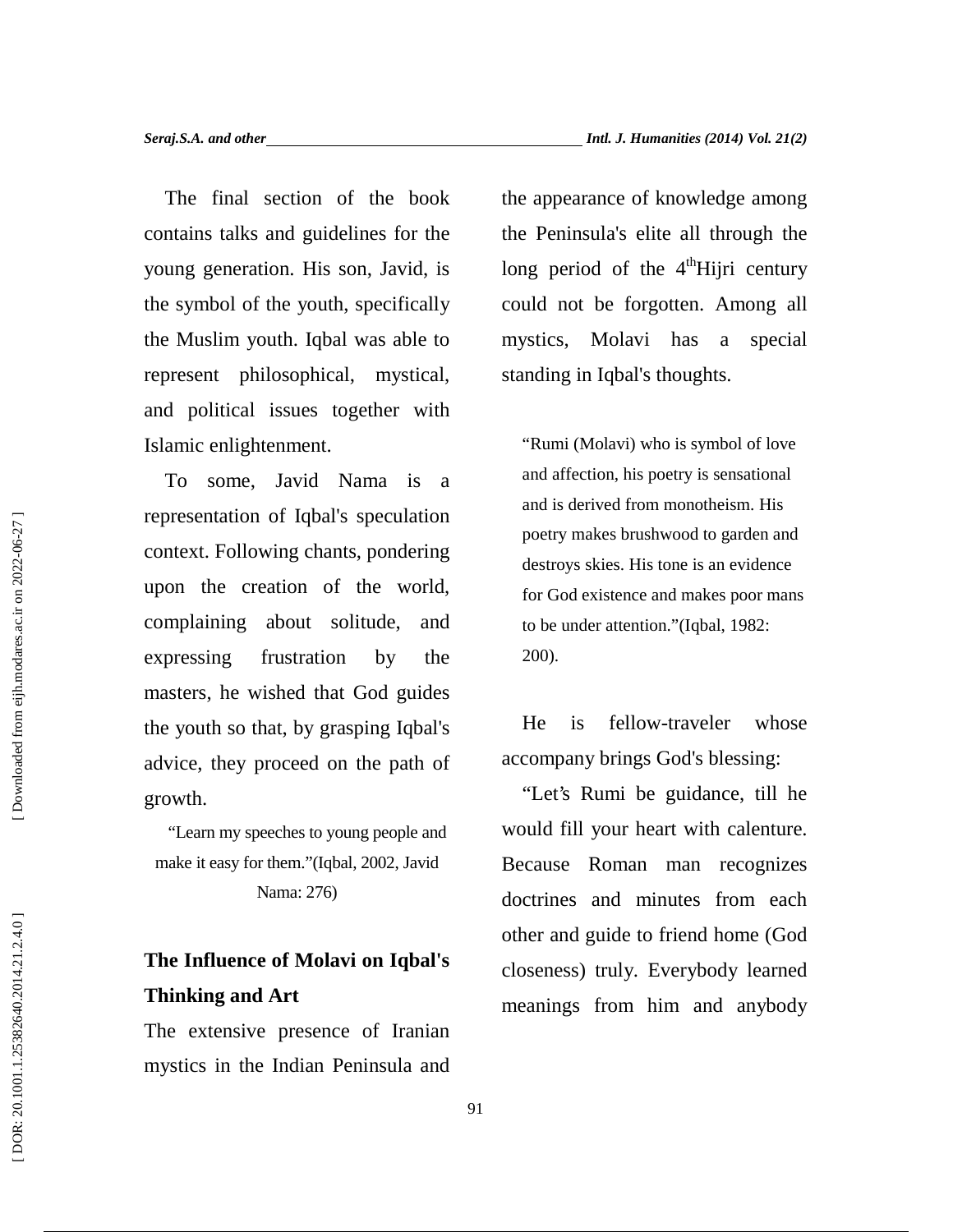who pays attention to his thoughts will reach to cosmos." (Ibid: 387)

Iqbal is among those who have known love through Molavi.

"He solved this poor man (me) and made me familiar with love and tipsy." (Ibid: 459)

In dealing with complicacies created by speculating over science and philosophy, he seeks help from the spirit of Rumi, transforms from person who is misguided by intellect into one guided by love and reaches his destination:

"One night, I had lost in philosophy and science problems, the same problems that Niche, Germanic philosopher with all of his scholarship and wisdom was unable to solve them. Suddenly, this divine man inspired me that with mind you can reach to God and for this reason he made me familiar with love until by this means I would reach to God adjacency." (ibid: 264) and philosophy, he seeks help from<br>the spirit of Rumi, transforms from<br>person who is misguided by intellect<br>into one guided by love and reaches<br>his destination: (fire<br>the same problems that Niche, we<br>define the same proble

The spirit of Molavi dominates Iqbal's poetry, from Asrar-e-Khudi to JavidNama; what is remarkable is that Iqbal constantly owes himself, in terms of words and methods, to Molavi's thoughts.

"Hey Instrumentalist, sing a stanza of Rome preceptor (Molavi) by me, perhaps with its assistant would be a sensation." (Ibid: 250)

"Molavi's spirit is full of love and knowledge and I, before him, am a flame (fire flame). That spiritual master showed me the true way that by it I could find science secrets." (Iqbal: 2002: Asrar-e- Khudi: 8)

"Rumi, the man who is the leader of love convoy and his place is higher than moon and sun and his heart is full of Quran light and through that he would know all of the secrets so that Jamshid mythical cup versus Molavi interior mirror is negligible." (Iqbal, 2002, Divan: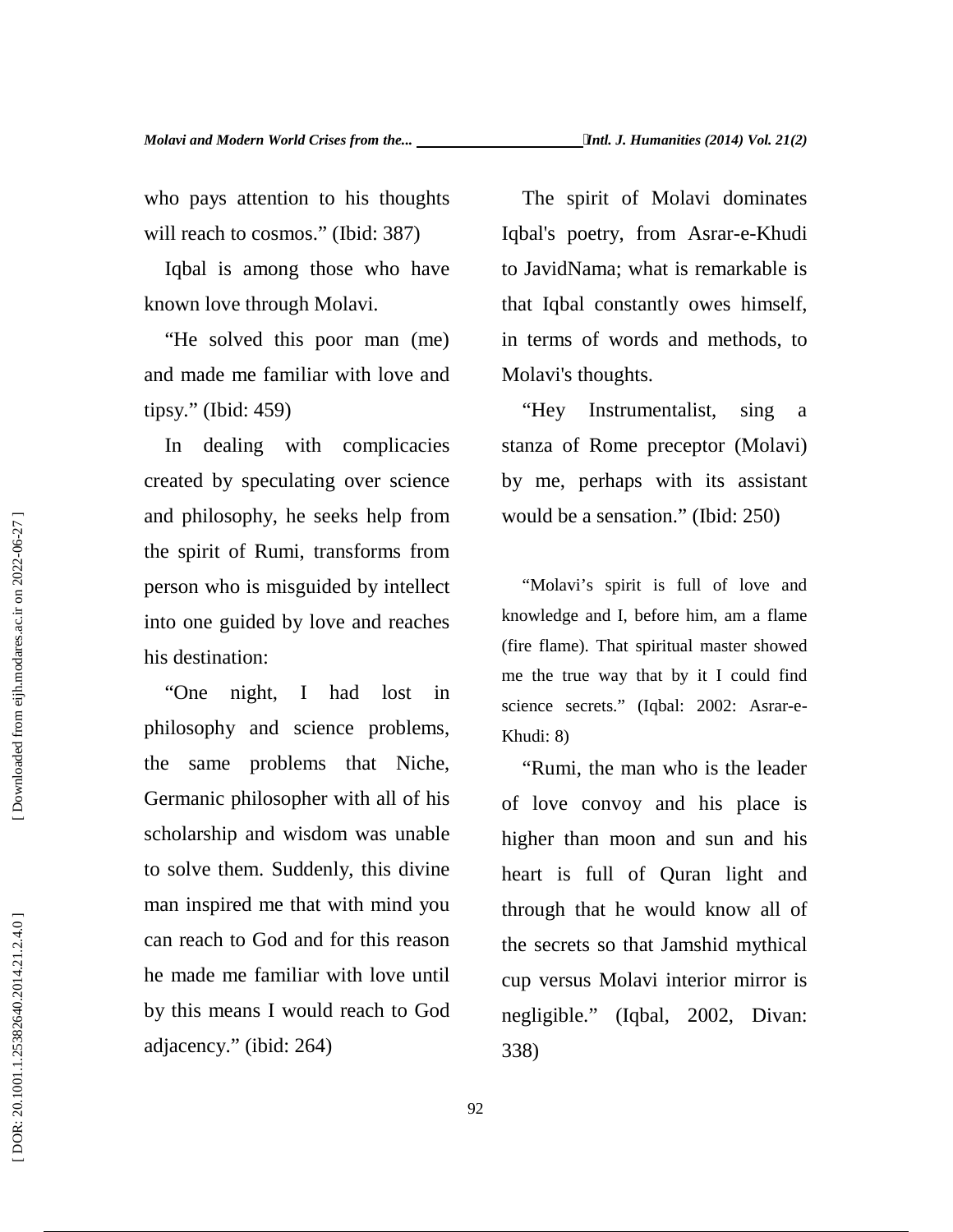Surprisingly, Molavi was present in all Iqbal's works, especially in the valuable work of JavidNama, it is a master like Molavi who take Iqbal to Ascension. In such a presence, he gives him signs of wisdom although all of these Molavi's statements are stated from Iqbal's tongue.

"Know his pleasure sermon, and awake for understanding his speech." (Iqbal, 2002, Asrar-e-Khudi: 9)

"Hey! Except you, one who know all of the Farang (Europe) secrets, nobody could find their secrets." (Iqbal, 2002, So, What Should Be Done? P: 389)

"You are like a fire that would bright world's banquet, burn others by your ardour (they who are not deserve knowledge)."

(Iqbal, 2002, Asrar-e-Khudi: 9)

On the shore, confronted with Molavi's spirit, Iqbal compares him to the bright sun, shining body, chanter of the secrets of existence, and the mirror of truth (Iqbal, 2002, JavidNama: 280).

# **Modern World's Crises from the Viewpoint of Iqbal**

In addition to the influence of the people, Iqbal's personal experiences of the West and Western culture made him pessimistic toward the Western civilization. He dwelled in Europe in early 1900's, when the industrial Europe was thriving but the war was also going on. Such conditions along with his own studies and observations led him to realize the human instability and weakness of the western civilization. Nevertheless, Iqbal believes that the European civilization is the dominating one which spreads its domination throughout the globe by wars, industry and economy; the attraction toward the West is obvious everywhere, especially in the East (Islami Nodovi's spirit, Iqbal, compass him (Islami Nodooshan, 1991: 26).<br>
(Islami Nodooshan, 1991: 26).<br>
(Islami Nodooshan, 1991)<br>
(Islami Nodovice and Servations along with his studies and observations led her eigning t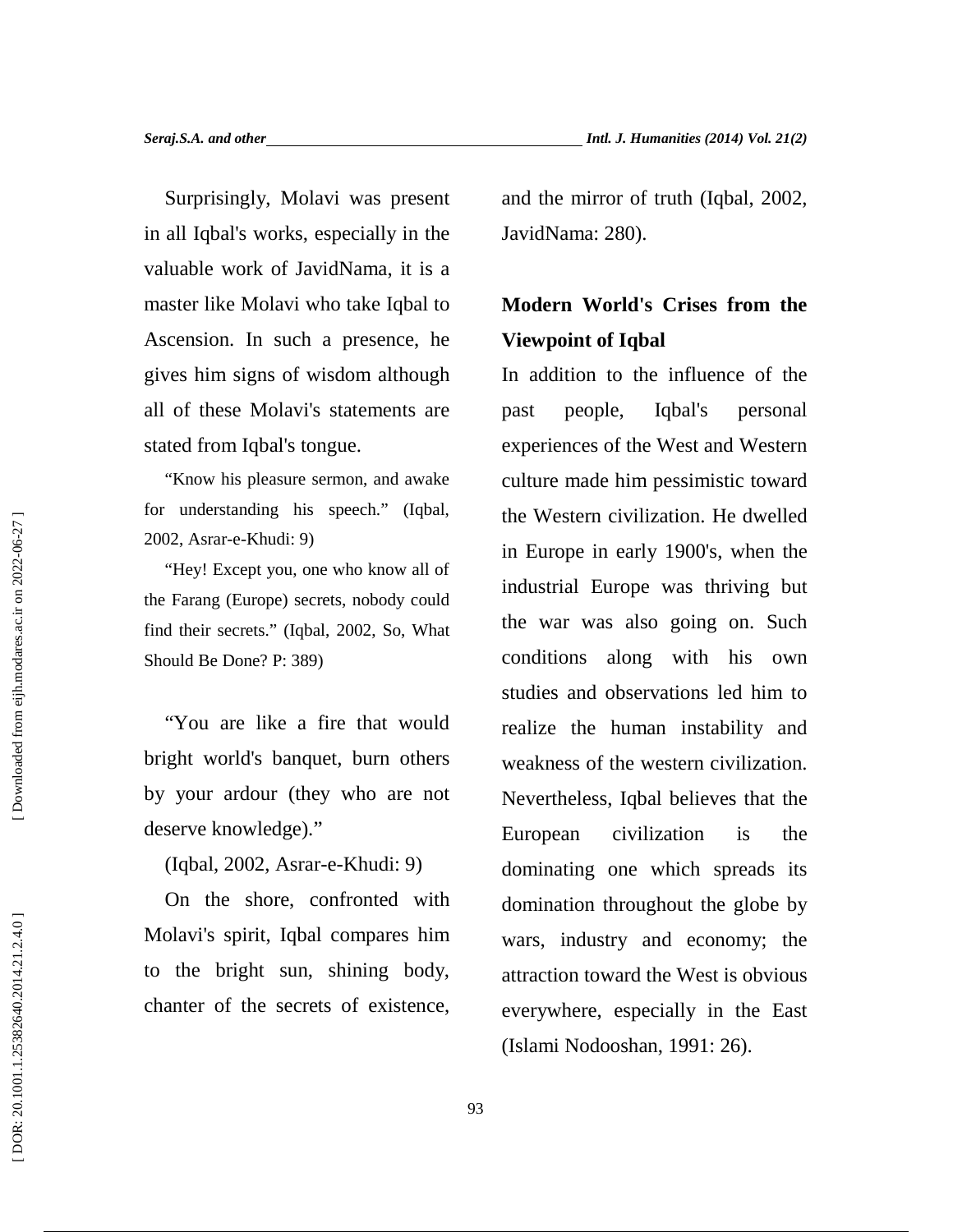Iqbal believes that the Islamic civilization is also defeated by this charm of the Western civilization, without being aware of its cores. In his visionary ascension, Iqbal deals with a number of modern crises in each celestial body and having passed 6 celestial bodies – Moon, Mercury, Venus, Mars, Saturn, and Jupiter- he present pieces of advice and solutions to the problems of today's man and advises the youth to, in dealing with modern crises and paradoxes, turn to the Quran, piety, and pondering upon Molavi's thoughts. The most important modern crises dealt with by Iqbal in celestial bodies and to which the solutions are provided through the tongue of Molavi include:

## **The Moon: Ethnic and National Prejudice**

Iqbal sets the Moon as his first step of intellectual ascension and drawing upon Rumi's guidance, heedless of problems and of how the universe is captured by human beings, he proceeds in his journey.

With the help of a representative from the ignorance age, the poet deals with such issues as ethnic and national prejudice, racism, and sexual and racial discrimination, which human beings are facing in the present age.

These issues are the stem from vanity and ignoring the soul, which is still plaguing humans. Islam addressed all such issues quite simply, free of any complication and based on human nature (Jamal-e-din, 2010: 106).

The central issue addressed by Iqbal in the Moon is the difference between the attitude of Mohammad's mission and those of other philosophical religions toward human. Mohammad's mission does not have a metaphysical attitude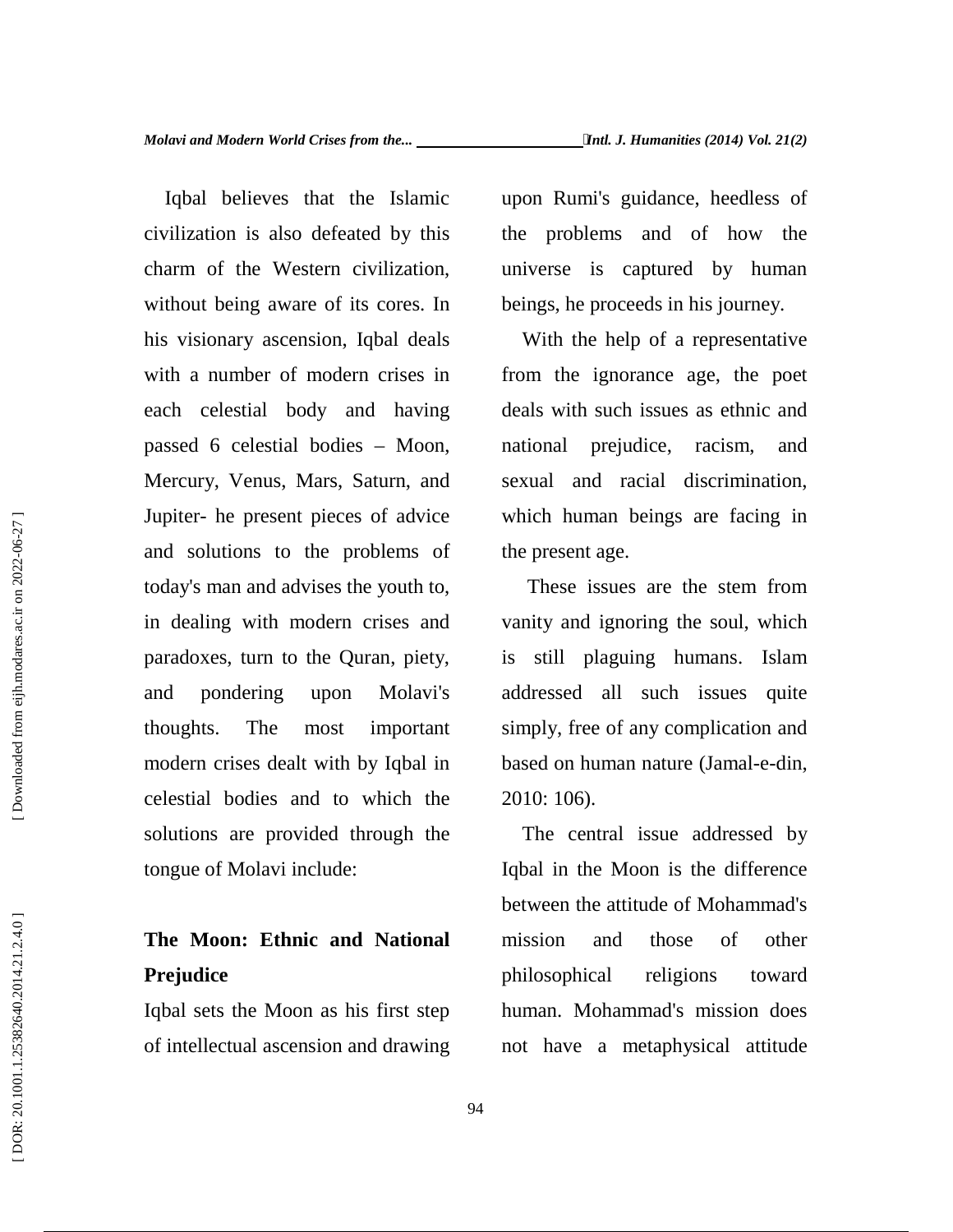toward human because it has no reality in human's life, as we can see in other religions. Rather, the attitude is a realistic one which is in accordance with the human nature and views human beings based on the role that man must play in the world (Iqbal, 2002: Javid Nama, 278-301).

## **Mercury: Identity Crisis and Self- Alienation**

The second stage is in Mercury, where the poet and his guide descend on and face two great reformers, Jamal-e-din Afghani (AsadAbadi) and Saied Halim Pasha, the great Turkish politician. Molavi (Rumi) introduces Iqbal to the two reformers by the name of "Zendeh Rood". Seyed Jamal-e-din asks him about the Islamic worlds, which he answers complainingly and speaks of disunion and schism among Muslims and their lack of selfconfidence as well as their disbelief of their religion and spread of colonialism and communism. Seyed Jamal-e-din speaks of Islam's spirit and the dangers of nationalism, which appears to be imported from the West. He tells Zendeh Rood (Iqbal) (ibid, 107):

"Western, that is full of deception, propagated national biases among religious people. If you have wisdom and intellect, you should pass from directions and boundaries to reach knowledge (you should travel to other countries). One, who is trying to know God, should leave material bounds and biases." (Iqbal, 1991, Divan: 304)

Because believers let go of this worldly interests and do not live mouse lives in holes; rather, they fly in the heaven like hawks and know no boundaries.

At the end of the stage, Seyed Jamal-e-din sends a letter to the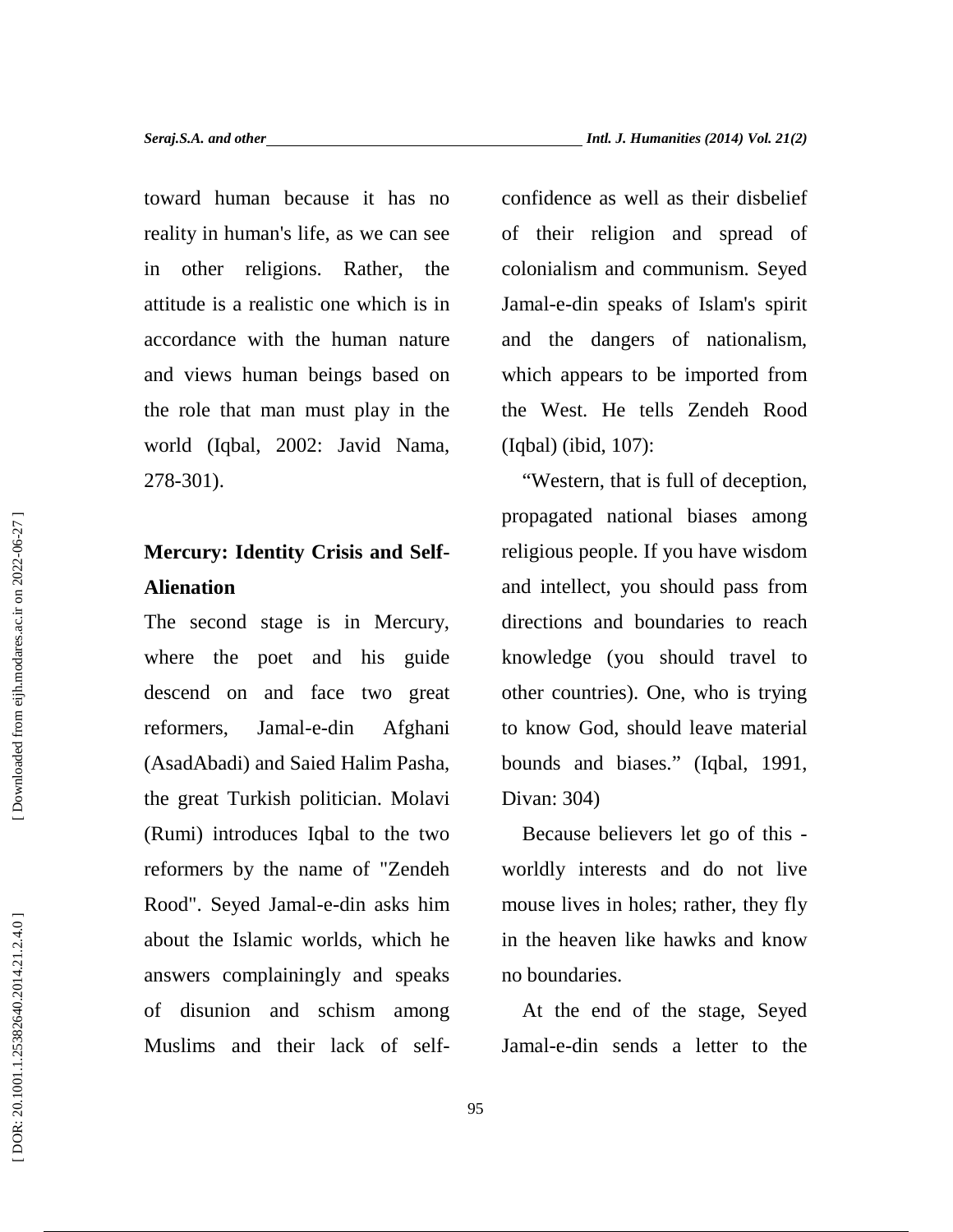Russians and explains the similarities and differences between Islam and communism. Then he invites them to believe in God and cries for Muslims together with Molana. He asks Iqbal to compose a poem and whispers a beautiful poem which longs for the Muslim world's liberation of difficulties through believing in the Quran and reinvestigating it. At this time, he opens his eyes to a new world which deserves to be revived by humans.

# **Venus: Materialism and the Originality of the Material World**

Iqbal and his guide proceed to Venus, where they see signs of idol worshiping. They visit a strange place where ancient idols and Gods are kept and people dance for the happiness of the decline of Islam and the Muslim's turning away from God and turning to idolism. One of the gods considers this irreligion the fruit of the orientalists and colonists who planted the seeds of doubt and hopelessness in the Islamic world, which resulted in irreligion created by broken unities and the birth of modern ignorance in the world. Molana composes a poem which makes all gods kneel down.

"Rumi (Molavi), one who is lord of knowledge, said:" stand up!", and "Don't think about past and future. " "One, who is lover, spares times and ignores happiness and malady of the world. If you want to reach God, first you should sacrifice yourself and your dreams". "I (Iqbal) told him that I have entangled in material and material idol". He said:" destroy this pagoda." (Ibid: 322)

In a chain of metaphors, allegories, and allusions, the poet talks from the tongue of Mehdi Soodani about the emergence of a savior who liberates the nation of calamities and the mire of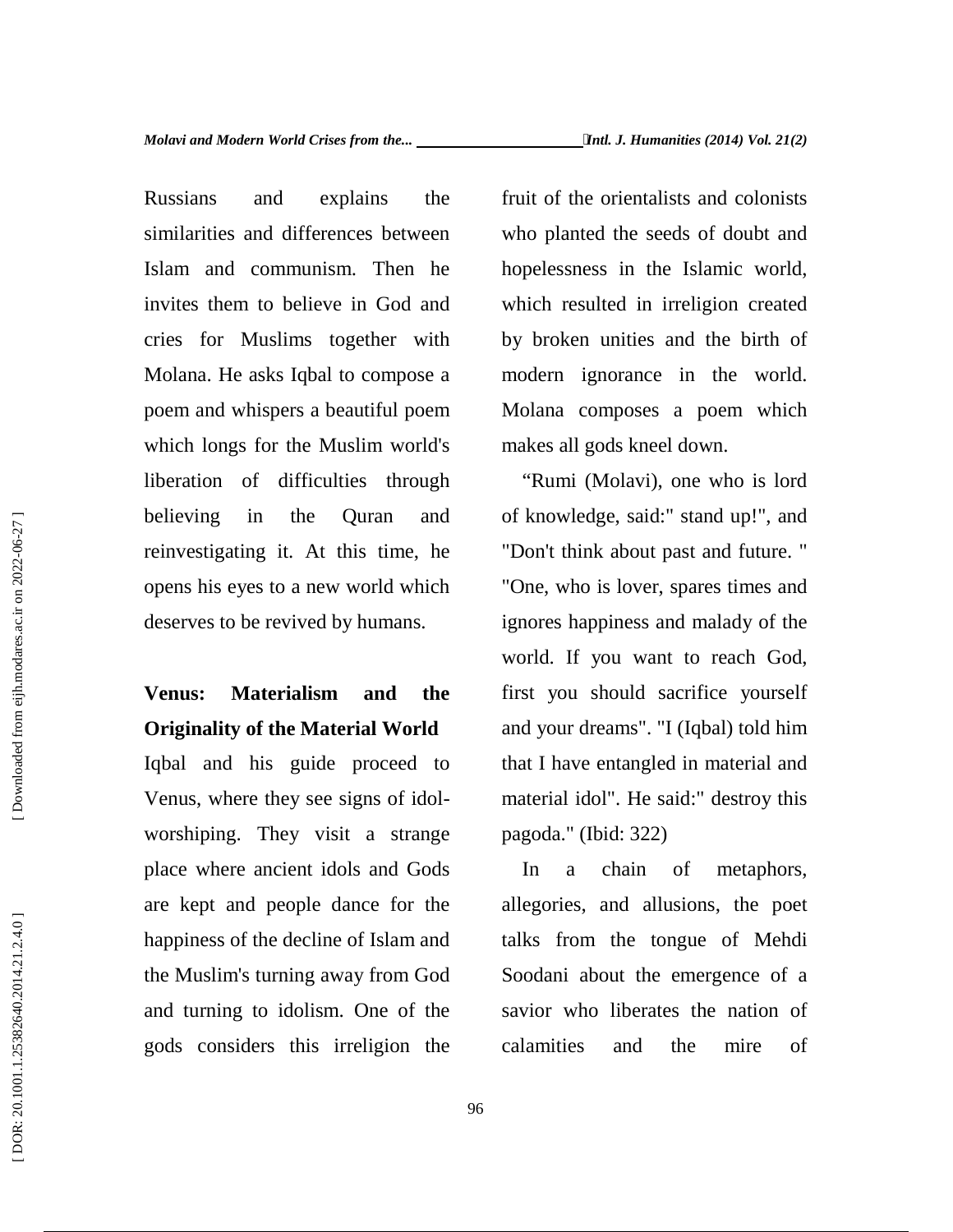materialism and makes them walk in the path of God. The poet constantly invites himself to chant to blow a new soul into the body of the nation; he is afraid that the ego (camel) is plagued with material interests and slows than the cameleer in reaching his beloved in Yasreb.

## **Mars: Surrender Crisis**

The poet is constantly hoping that a tour savior will come and guides the nation toward their eventual destiny. He arouses the epic will of the nation so that they can overcome obstacles mellifluous, and establish a new world. The poet takes us to a symbolic world where Islamic rules are completely observed and the human possesses all characteristics of the Holy Prophet. Iqbal depicts such a world in Mars.

As soon as Zendeh Rood and Molana reach Mars, they see an observatory on a high hill and an old man with snow white beard comes out of it with a look full of knowledge and insights. The story of Barkhia, depicts the great ancestor of the Martians and how he managed to get rid of the diabolic temptations of "Faramarz" in Paradise and God forgiveness him for the sake of his nation and this symbolic world. Then the Martian takes them on a of a Martian city call "Margharin", which he describes as:

"Marghadin is a city that has tall buildings with residents who are well-tempered, and simple. Its residents are seeking science and art, and nobody is thinking about material and money. Unlike material world, there is no machine smoke; campaign and war, and everybody is good to each other." (Ibid: 329)

Following that, Mars is free of any corruption, media, and propaganda: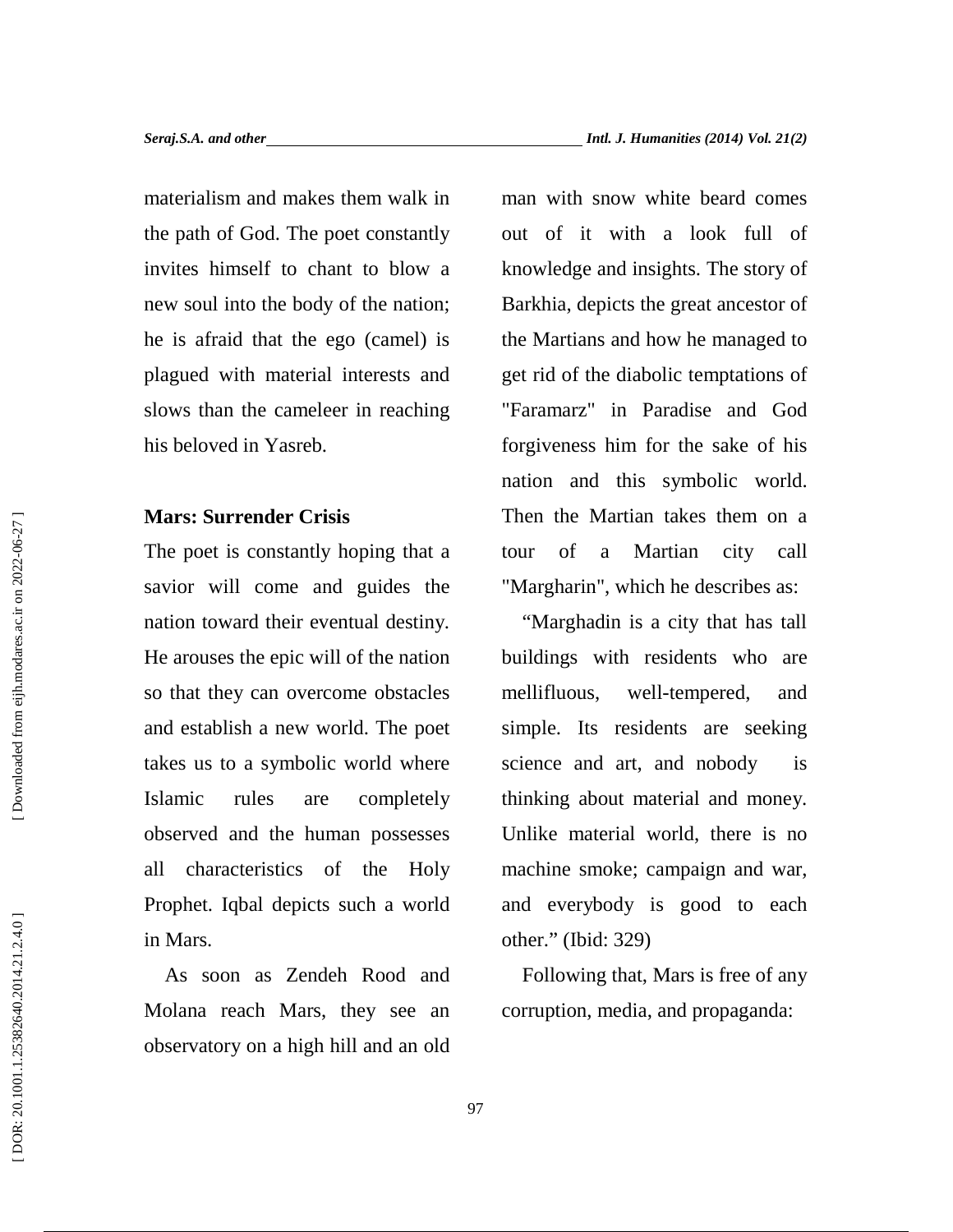"In Marghadin city, there is no lie and falsity. Anybody is doing a work, and there is no idleness. You couldn't find beggar in this city." (Ibid: 330)

It is clear that in this city, there is no sign of retardation pertaining to the Islamic world. It is empty of the European civilization and its calamities which plague humanity. There is no doubt that Iqbal wants to make it clear that the Islamic government, which intends to enforce Islamic rules, deserves establish a kind of life which is comparable to living in heaven.

The discussions in Mars contain two important points: the importance on material love and child-raising as well as destiny and its beautiful interpretation which states that states human each person's destiny is equal to his value and nobody is doomed to pre determined destiny. If one considers his destiny bad, he can ask God for

another destiny provided that he makes himself capable of accepting such destiny.

#### **Jupiter: Irreligion**

In this celestial body, Iqbal and Molana face with the souls of three people accused of irreligion, namely Hussien Ibn Mansoor Hallaj, Mirza Asadollah Khan Ghaleb - an Indian poet, and Khatam Ghoratolain, an Iranian poet. In the beginning, Iqbal listens to a poem which is recited by these three. He comes up with questions which he asks them. In fact most questions regard Hallaj. During the conversation, he turns out to intend to project a new image of Hallaj: what Hallaj said -I am the God- is the manifestation of God in beings. After a long conversation with Hallaj, Satan appears and complains to God from a modern man who cannot be his real enemy anymore: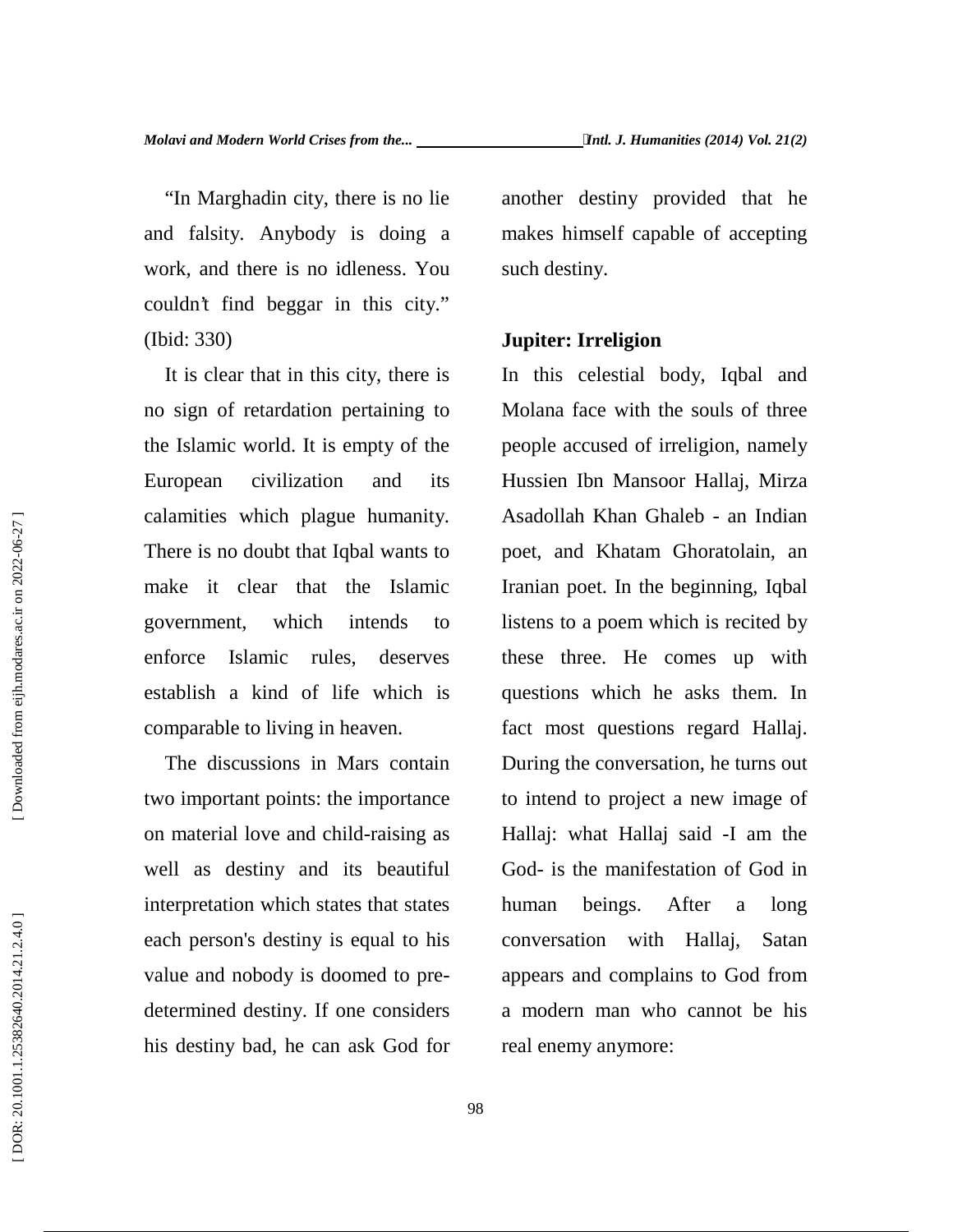"O God of goodness and badness! I have spoiled himself through human company. Human, always follow me, and doesn't respect to himself. Release me from this prison, and forgive me because of yester obedience. Human is slave of lust, while I was full of ambition. Shame on me, shame...

Human nature is half-baked, and his will is weak, and couldn't bear in front of me. What is humanity? A pocketful of dust and dirt, that in front of flame by me, is disappeared (I dominate them, easily)." (Iqbal Lahori, 2002, *Divan*: 326)

And his ancient enmity and contempt toward humans (you created me of fire, but him of soil) is revealed during this complaint:

(Satan says):

" I have tired of these victories." "I want servant who I could battle with him, would be powerful, and from his solemnity, I would horror." " O God! Introduce a deist to me, perhaps by his

## **Saturn: Injustice**

Saturn is inhabited by vile spirits which have betrayed their nations. Molavi advises Iqbal against going to a planet which is constantly the target of God's wrath and punishment:

"There is an universe whose residents are cast away. There are traitors in it who have killed the soul of a nation." (ibid: 348)

Molavi tells Iqbal that two Indian traitors by the names of Jafar Bengali and Sadegh Dakkani are in Jupiter. Influenced by these traitors, Iqbal composes a poem which turns into a proverb in the Indian Peninsula.

The poet depicts them on a boat in a bloody and stormy sea with pythons flying like crocodiles in sky and panther-sounding waves. These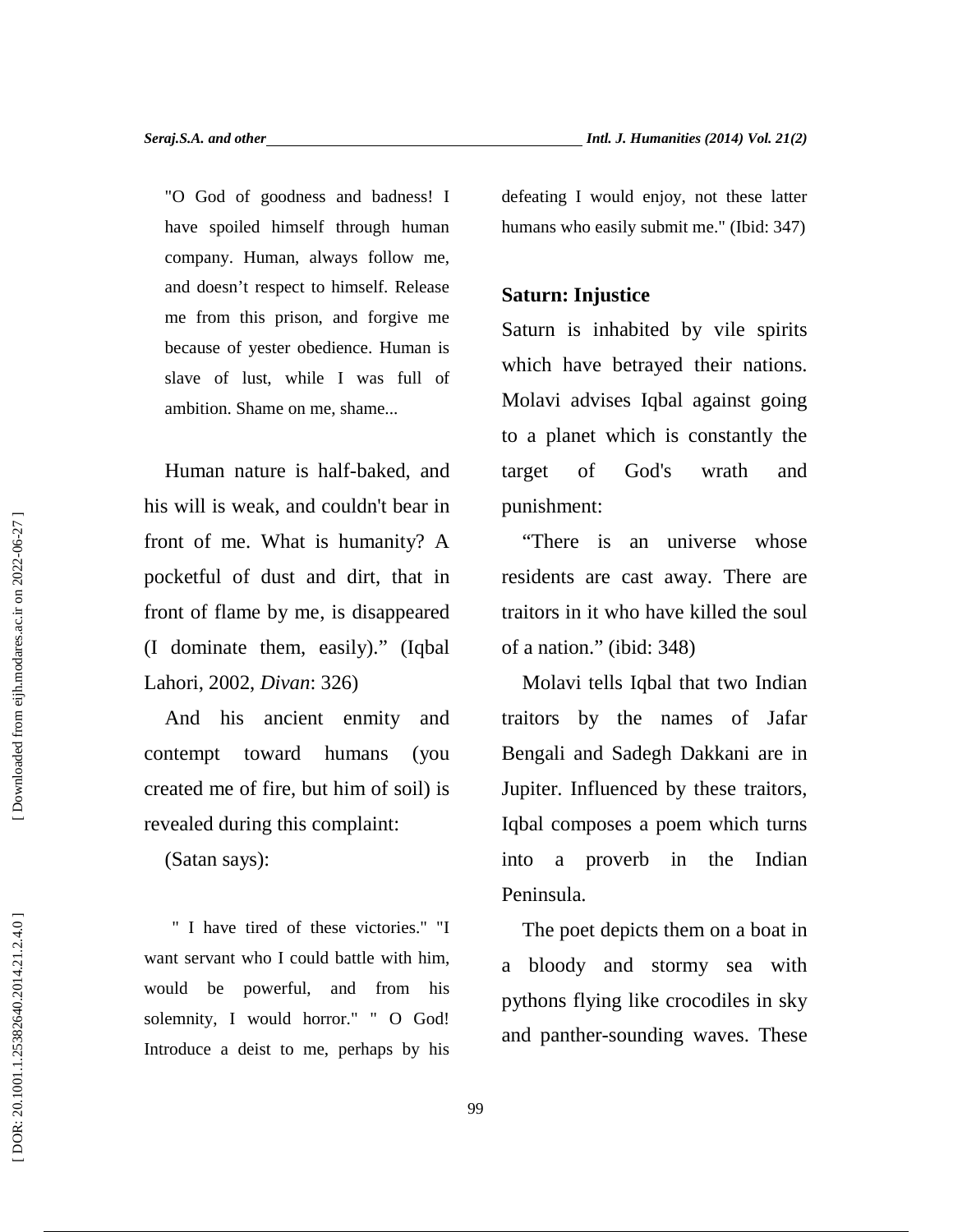two traitors are in the boat, naked, with pale faces and unruly hair.

"Whatever I saw is undiscribable. I have found an ebullient sea of blood. Serpents were flying in sky and I saw thunder storm waves as tiger roaring, and both these traitors were among these waves." (ibid: 349)

One of them starts shouting and moaning and portray the difficulties **Beyond** after their deaths. Molavi and Iqbal, who are watching them from above, hear them.

"Nobody pay attention to us. As long as we have come to this world, they have taken us to the hill door; but hill refused us and said: "dust and dirt are better than these two, and I pity to flame these two." We suddenly went by death, perhaps would take our soul; but it didn't accept and said:" your soul is so worthless. "(ibid: 351)

At this time, Iqbal views the scene from above and hears a horrible voice that tears through the desert and the sea.

"Suddenly it was heard a very terrible voice and desert and sea were collapsed, mountains and skies and earth were drowned in sea and Judgment was set." (ibid: 351-352)

## **Heavens: Reform of Society**

Together with Molavi, Iqbal passes the heavens and goes beyond. Between these two, he visits Niche, the German philosopher.

"I said to Molavi: "who is this wise man?" he said: "this Germanic wise man."

The poet explains the success of the German philosopher in grasping the divine aspect of the human soul by going beyond heavens toward the spiritual world in dreams and poems.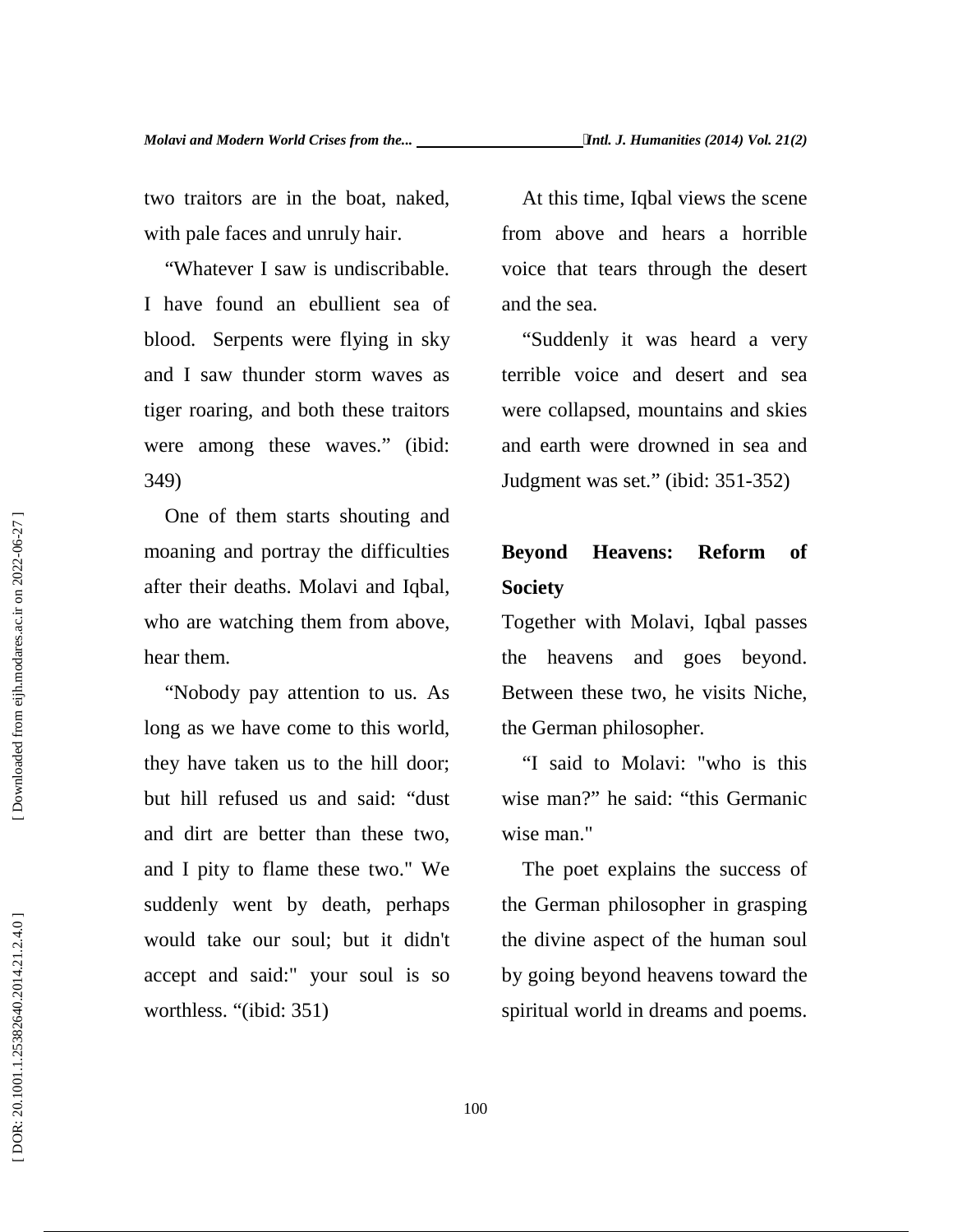However, shortly after, he falls into doubt and fails in primary steps.

"He is seeking Kebria dignity (spiritual word), but this position wouldn't be earned through thought and wisdom. Achieving to objectives with reason and human knowledge is possible; but, savant dignity is beyond this and thereof he became hopeless and couldn't reach verity and objective." (ibid: 354)

Halfway through the path to heaven, Iqbal starts portraying the Paradise. The first signs they see is a castle made with pearls shining in a way that the sun envies. According to Molavi, the castle is called "Sharafonesa". Sharfonesa is an Indian devotee who loved the sword and the Holy Quran together. They go to the castle of three oriental monarchs. They visit Nader Shah, the Iranian monarch and criticize the nationalistic attitudes plaguing the Islamic world and speak of the Pahlavi Iranians, who favor the mirage of nationalism, forget their Islamic backgrounds, are fond of the ancient Iranian mythological figure, and forget Ali, the holy Imam.

"Iranian people who affected by Farang and have been entangled in national-oriented ideology and have released Muslims and Islam, should know when pure soul is separated from body, these issues wouldn't benefit him, and he would responsible in judgment day." (Ibid: 380)

After that they visit Ahmad Abdali, the founder of Afghanistan, who did not like and hammered the Muslims' following of the western culture. Then they go to Tapoo, the Indian monarch, known as the Martyred Sultan, among Indians and tell him:

"Human was created from a bunch of mud and have many dreams;

Downloaded from eijh.modares.ac.ir on 2022-06-27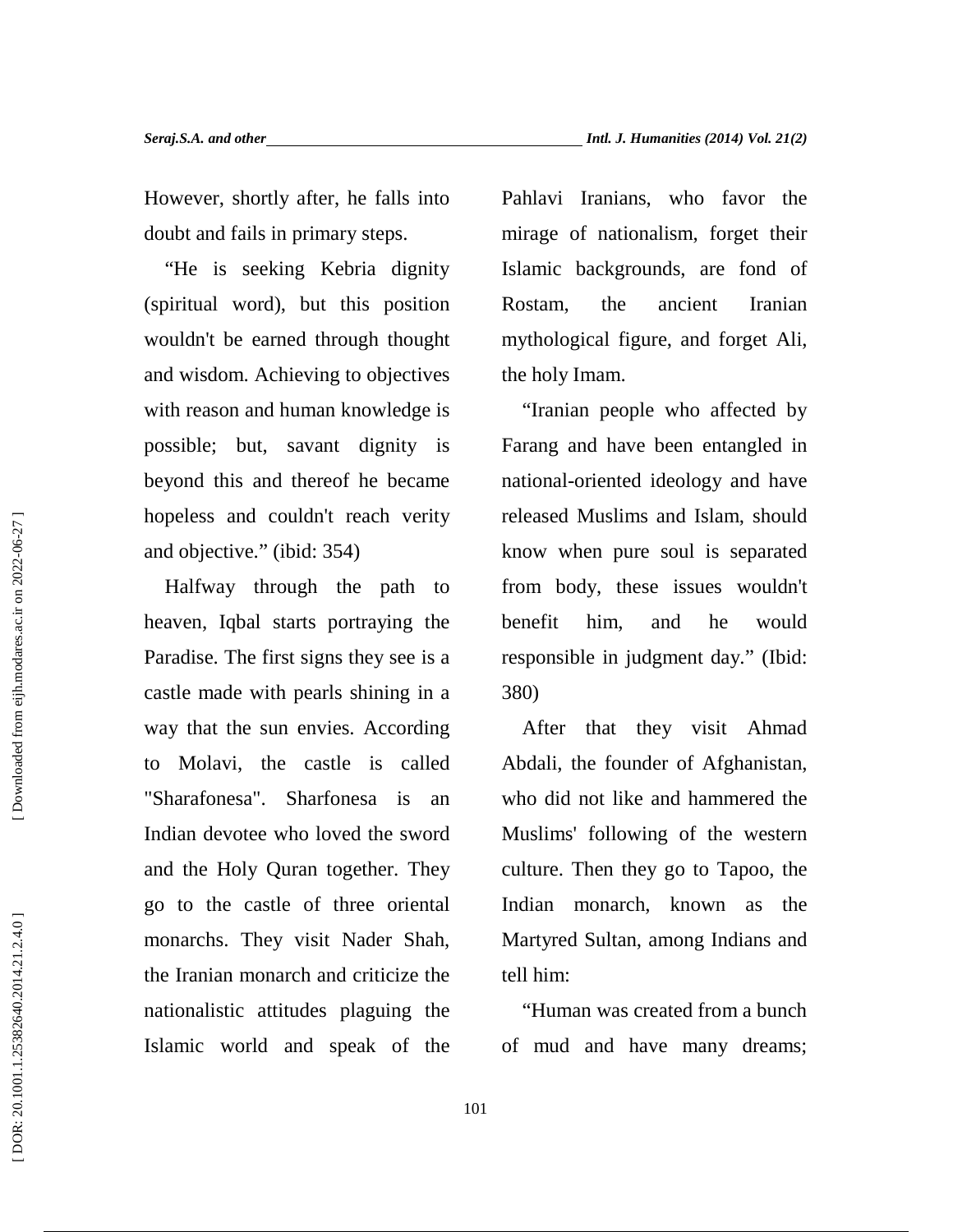when he comes to this world, he must release this world empty hand and without company and go. Patience glass was broke and. Roman master said:"stand up!" (Ibid: 371)

Then he gives Iqbal a letter to give to the Muslims in his country. In the letter, he speaks of the realities of life and death and martyrdom.

After the conversation with three oriental monarchs is finished, it is time for Iqbal to part with Molavi, who tells him to get up. The poet asks God questions which are answered in writing by the divine pen. Iqbal hears a voice say:

"All of these nations with all differences is one being; but you should see this world with respect, and you should know that all of us should be united and should keep away from animosities and separateness till we can see justice clearly." (Ibid: 390)

Suddenly, the divine expression falls on Iqbal and universe is lightened up. He is awakened by a strong voice telling him to turn back to the earth. And at this time, the ascension is ended:

"Suddenly, I saw my real world that is drowned in light. Because of this expression, I was drunk and unconscious. I saw all of curtains were removed and secrets became apparent, and from the top world, came a plaintive voice that:" pass east and don't believe this world that it is permanent." (ibid: 379)

From Iqbal's point of view, reaching such a high status is not only personal pleasure but also a provision which the poet has brought to invite humans to the path of God and elevation of soul. His mission is like that of the Holy Prophet. This invitation is clear in the end of Javid Nama, as he speaks to his son. He ends Javid Nama with this speech.

DOR: 20.1001.1.25382640.2014.21.2.4.0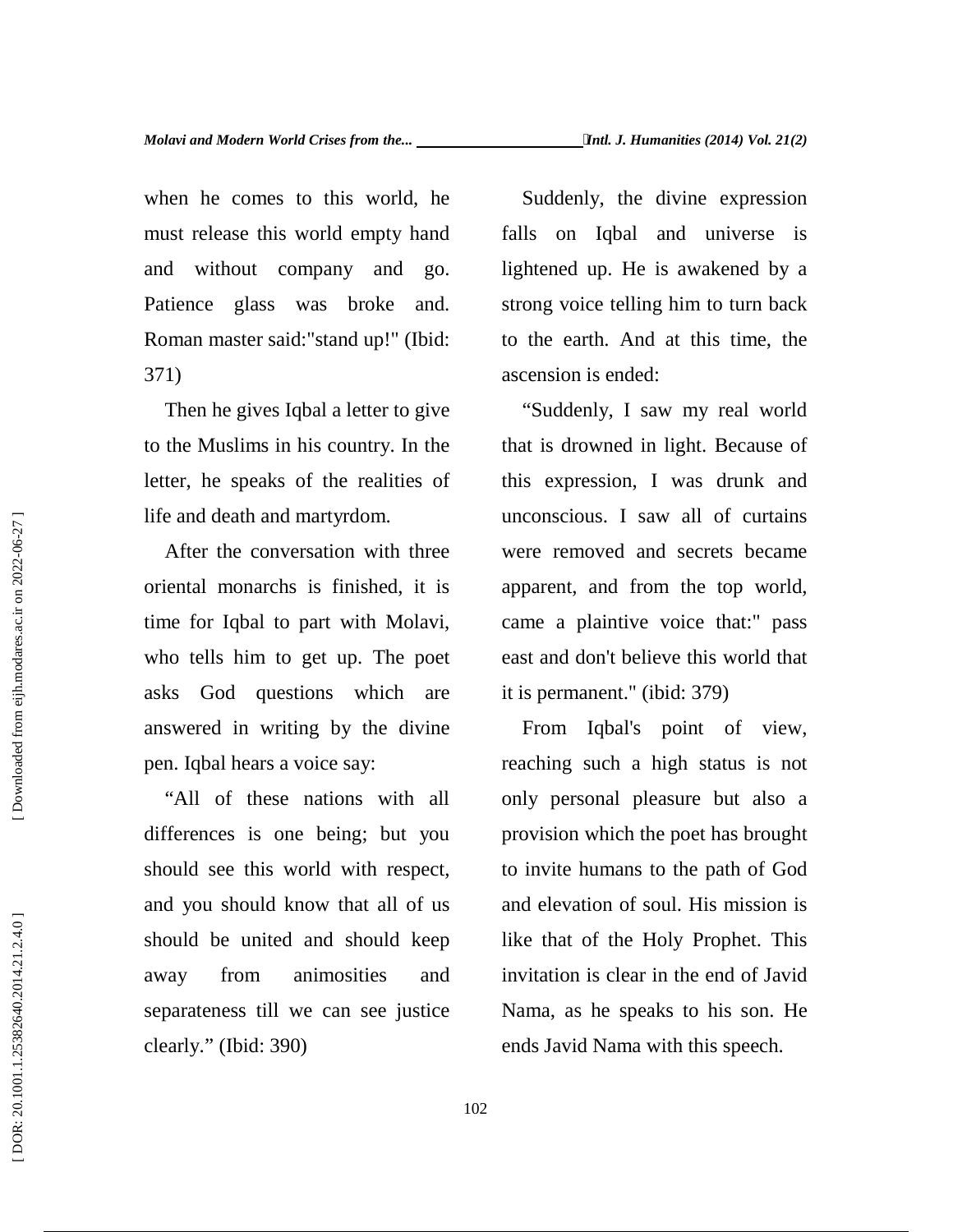Iqbal's speech to his son and the new generation involves precious educational theories containing the concept of monotheism and its consequences. He speaks of the contemporary Muslims' poverty and bankruptcy. He also hammers down Muslim youth and advises them to turn to God and discourages them against the hopelessness that dominates the Muslim world and suggests that they seek complete guidance, which he says it exists, but since we are dominated by materialism, we cannot identify it. In the end, he advises them that if they do not find the guide, they should turn to "Mathnavi", the book written by Molavi, who is the one healing the souls and revealing the secret of Mohammad's religion. With these words, Javid Nama ends (Jamal-e din, 2010: 128).

### **Conclusion**

Allamah Iqbal Lahori sets out an imaginary journey in Javid Nama. He has Molavi as his guide, and in each heaven he deals with a crisis that plagues modern man, especially Muslims. He gives solutions to these problems from Molavi's tongue, by doing which he tries to indicate that many problems could be solved by pondering upon Molavi's works since they are rooted in the Holy Quran. He believes that any nation is able to perform great deeds by drawing upon the forces of faith and passion. Accordingly, he invites Muslims, from any nationality, to know their power and using this power, try to create new dynamics in the society. According to Iqbal, this is realized through believing in Islam, working with simplicity, humbleness, self-esteem and contentment. He enumerates the modern world's crises in six heavens: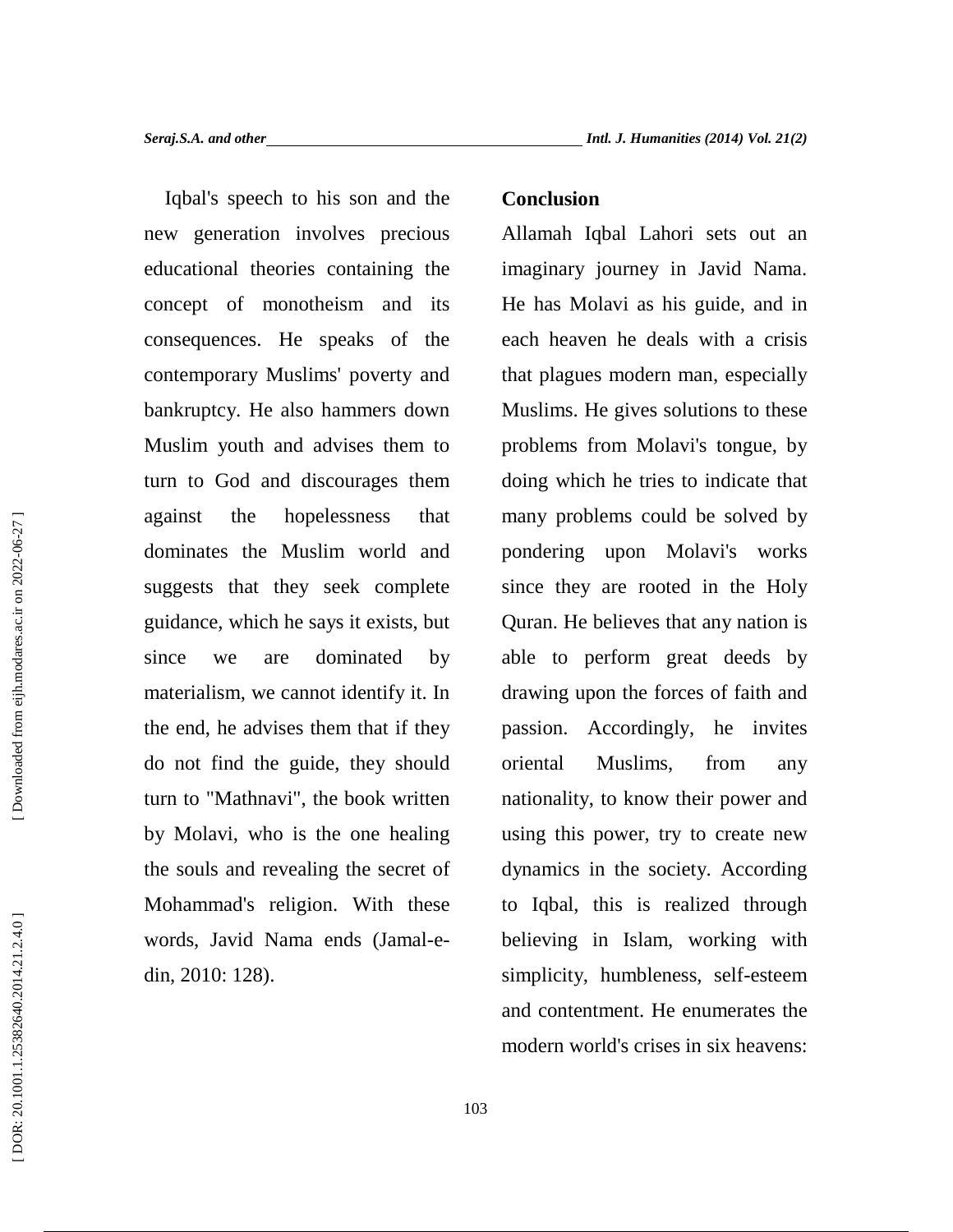in the Moon, he talks of national and ethnic prejudice; in Mercury, disunion and lack of self-confidence among Muslims; in Venus, materialism and self-alienation due to the domination of the industry and technology; in Mars, he believes that the Islamic thought and Molavi's attitude are warm and dynamic and that he loathes indolence and sloth and that any change to the society based on religion and mysticism starts from self; in Jupiter, he holds that the leading problem of the modern man is irreligion which has made the western civilization an earthly one with no ideals and spiritualties. In Saturn, he speaks of injustice which results from the indulgence of modern man in materialistic ideas. At the end of his ascension and visionary journey, Iqbal believes that the solution to all these problems is to turn to God and he advises the Muslims to seek that he loathes indolence and sloth<br>
and that any change to the society<br>
based on religion and mysticsim<br>
starts from self; in Jupiter, he holds<br>
that the leading problem of the<br>
modern man is irreligion which has<br>  $2^{16}$ 

complete guidance, which he says it exists but since they are dominated by materialism, they do not recognize it. In the end, he suggests that they turn to Molavi' Mathnavi if they do not find such guidance. He is the one who heals the souls and reveals the secret of Mohammad's religion; and with these words JavidNama ends.

### **References**

104

- [1] Islami Nodooshan, Mohammad Ali (1992); *Elarn Other Seein*, Learn Other Hearing (Anthololgy of Iqbal's Poems), 2<sup>nd</sup> Ed., Tehran: AmirKabir.
- [2] Iqbal Lahori, Mohammad (1989); *Reconstructing Religious Thinking in Islam*; tr., Mohammad BaghaeeMakan; 1 st ed., Tehran: Ferdows.
- (2002); the Divan of Molana *Mohammd Iqbal Lahori*; 8<sup>th</sup> ed., Tehran: Sanaee.
- [4] ــــــــــــــــ) 2002 ;(*Asrar-e- Khudi*, Persian section, selected from the poems of Iqbal Lahori, 8<sup>th</sup> ed., Tehran: Sanaee.
-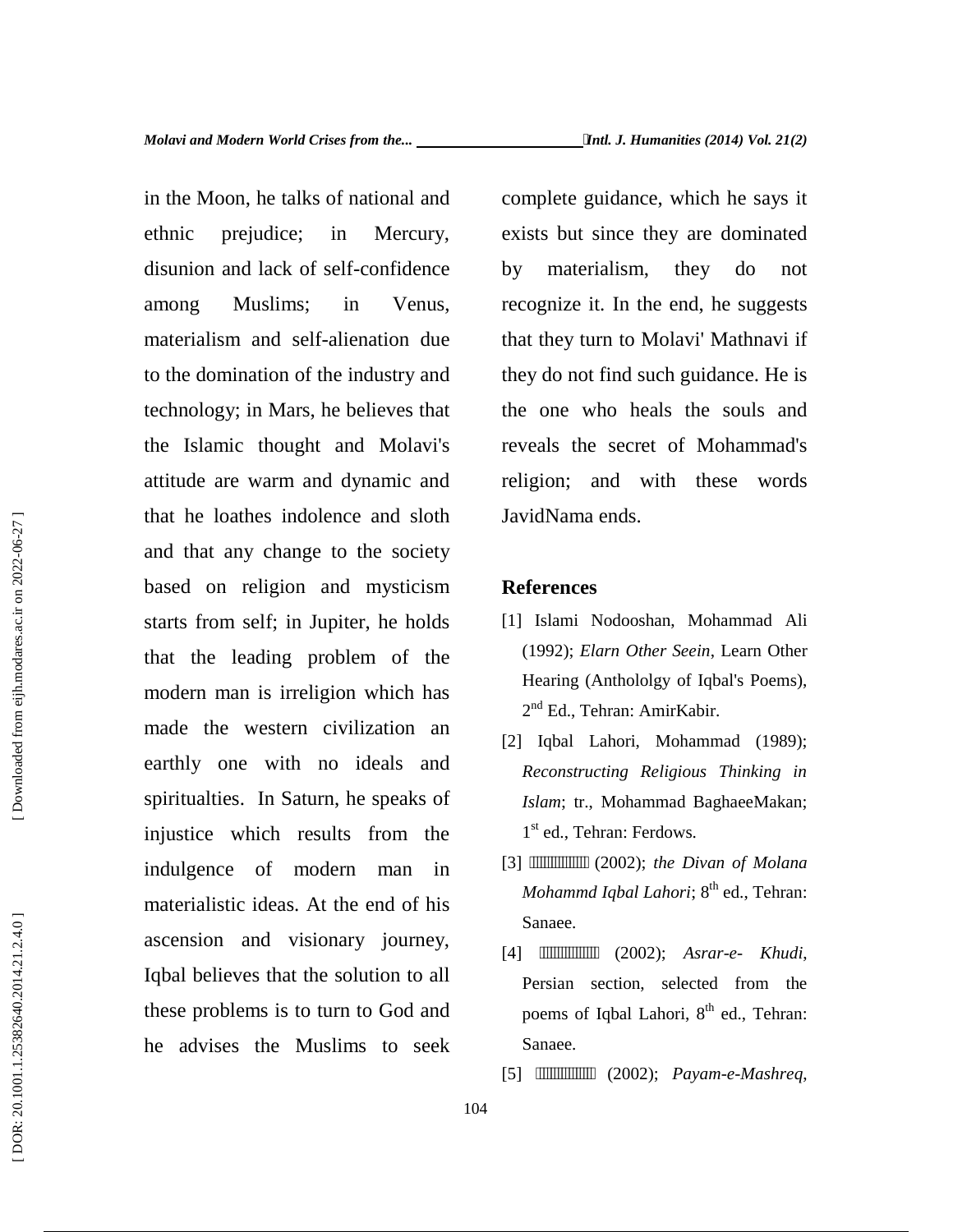Persian Section, selected from the poems of Iqbal Lahori, 8<sup>th</sup> ed., Tehran: Sanaee.

- [6] ــــــــــــــــ) 2002 ;(*Javid Nama*, selected from the poems of IqbalLahori, 8<sup>th</sup> ed., Tehran: Sanaee.
- [7] ــــــــــــــــ) 2002 ;(*Romooz-e- Bikhodi*, selected from the poems of IqbalLahori, 8<sup>th</sup> ed., Tehran: Sanaee.
- [8]  $(2002);$   $Bal-e-Jabraeel,$ selected from the poems of IqbalLahori, 8<sup>th</sup> ed., Tehran: Sanaee.
- [9] ــــــــــــــــ) 2002 ;(*Armaghan-e-Hijaz*, selected from the poems of IqbalLahori, 8<sup>th</sup> ed., Tehran: Sanaee.
- [10] Jamal-e-din Mohammd Saeed (2010); *Comparative Literature*; tr. Saeed Hesam Pour, Hussein Kiani; Daneshgah Publications.
- [11] Khosrow Shahi, Seyed Hadi (1992); *The Thoughts of Iqbal Lahori*; Tehran: the Bureau of Publishing Islamic Culture.
- [12] Sotoodeh, Gholam Reza (1986); *Knowing Iqbal*, Collection of Articles of World Conference of IqbalLahori, Department of Literature and humanities, Tehran University, The Bureau of Publications of Islamic Guidance Ministry, Tehran University

Publications.

- [13] Saeedi, Gholam Reza (1991); *the Thoughts of Iqbal Lahori*; 2<sup>nd</sup> ed. Tehran: Bureau of Islamic Culture Publication.
- [14] Shariati, Ali (1972); *Iqbal, the Reconstructor of Islamic Thoughts*; Tehran: Imamat.
- [15] Motahari, Morteza (1978); *Introduction to Islamic Sciences*; vol. 2, 3<sup>rd</sup> ed., Tehran: Sadra.